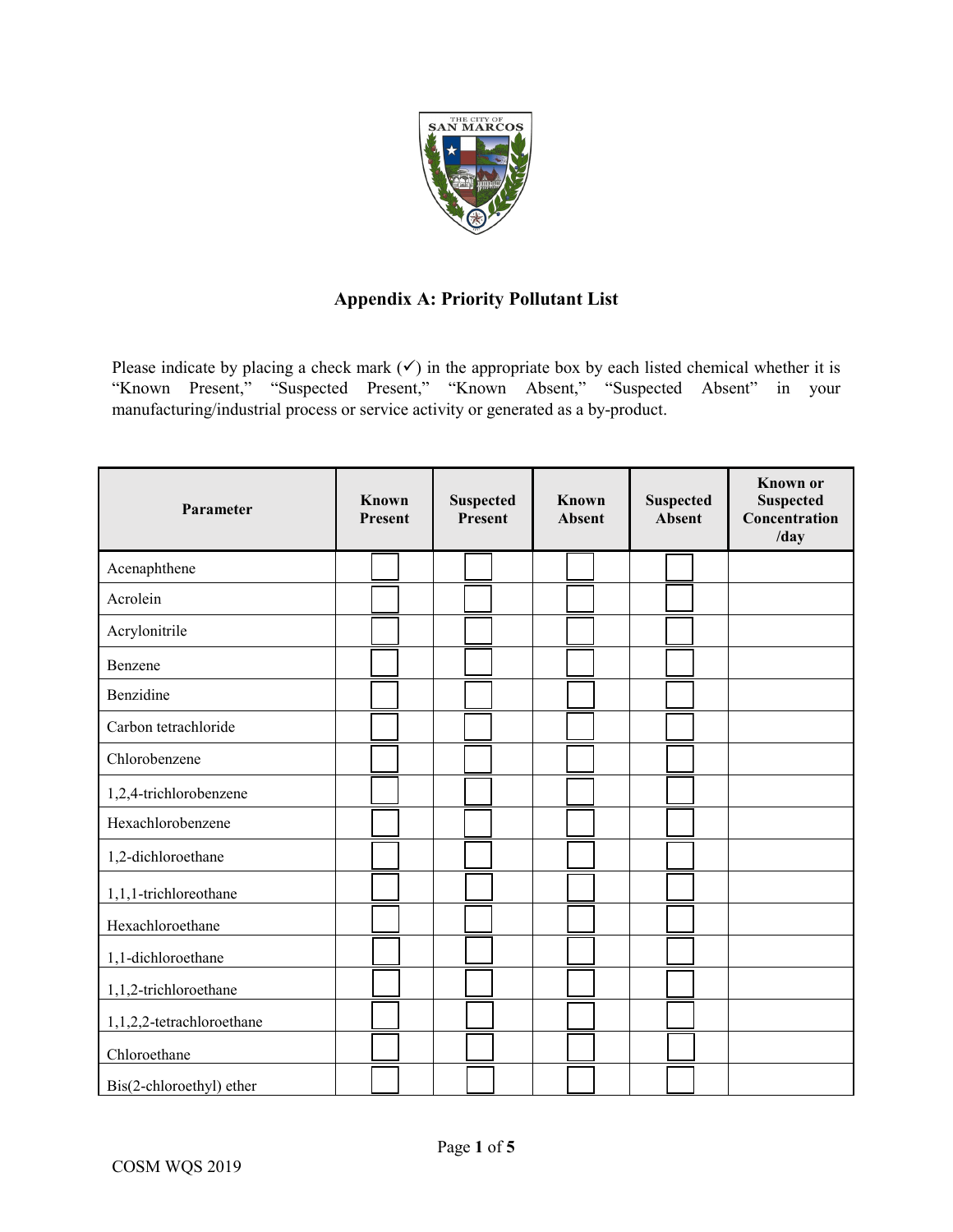| Parameter                    | Known<br>Present | <b>Suspected</b><br>Present | Known<br><b>Absent</b> | <b>Suspected</b><br><b>Absent</b> | <b>Known</b> or<br><b>Suspected</b><br>Concentration<br>/day |
|------------------------------|------------------|-----------------------------|------------------------|-----------------------------------|--------------------------------------------------------------|
| 2-chloronaphthalene          |                  |                             |                        |                                   |                                                              |
| 2,4,6-trichlorophenol        |                  |                             |                        |                                   |                                                              |
| Parachlorometa cresol        |                  |                             |                        |                                   |                                                              |
| Chloroform                   |                  |                             |                        |                                   |                                                              |
| 2-chlorophenol               |                  |                             |                        |                                   |                                                              |
| 1,2-dichlorobenzene          |                  |                             |                        |                                   |                                                              |
| 1,3-dichlorobenzene          |                  |                             |                        |                                   |                                                              |
| 1,4-dichlorobenzene          |                  |                             |                        |                                   |                                                              |
| 3,3-dichlorobenzidine        |                  |                             |                        |                                   |                                                              |
| 1,1-dichloroethylene         |                  |                             |                        |                                   |                                                              |
| 1,2-trans-dichloroethylene   |                  |                             |                        |                                   |                                                              |
| 2,4-dichlorophenol           |                  |                             |                        |                                   |                                                              |
| 1,2-dichloropropane          |                  |                             |                        |                                   |                                                              |
| 1,3-dichloropropylene        |                  |                             |                        |                                   |                                                              |
| 2,4-dimethylphenol           |                  |                             |                        |                                   |                                                              |
| 2,4-dinitrotoluene           |                  |                             |                        |                                   |                                                              |
| 2,6-dinitrotoluene           |                  |                             |                        |                                   |                                                              |
| 1,2-diphenylhydrazine        |                  |                             |                        |                                   |                                                              |
| Ethylbenzene                 |                  |                             |                        |                                   |                                                              |
| Fluoranthene                 |                  |                             |                        |                                   |                                                              |
| 4-chlorophenyl phenyl ether  |                  |                             |                        |                                   |                                                              |
| 4-bromophenyl phenyl ether   |                  |                             |                        |                                   |                                                              |
| Bis(2-chloroisopropyl) ether |                  |                             |                        |                                   |                                                              |
| Bis(2-chloroethoxy) methane  |                  |                             |                        |                                   |                                                              |
| Methylene chloride           |                  |                             |                        |                                   |                                                              |
| Methyl chloride              |                  |                             |                        |                                   |                                                              |
| Methyl bromide               |                  |                             |                        |                                   |                                                              |
| <b>Bromoform</b>             |                  |                             |                        |                                   |                                                              |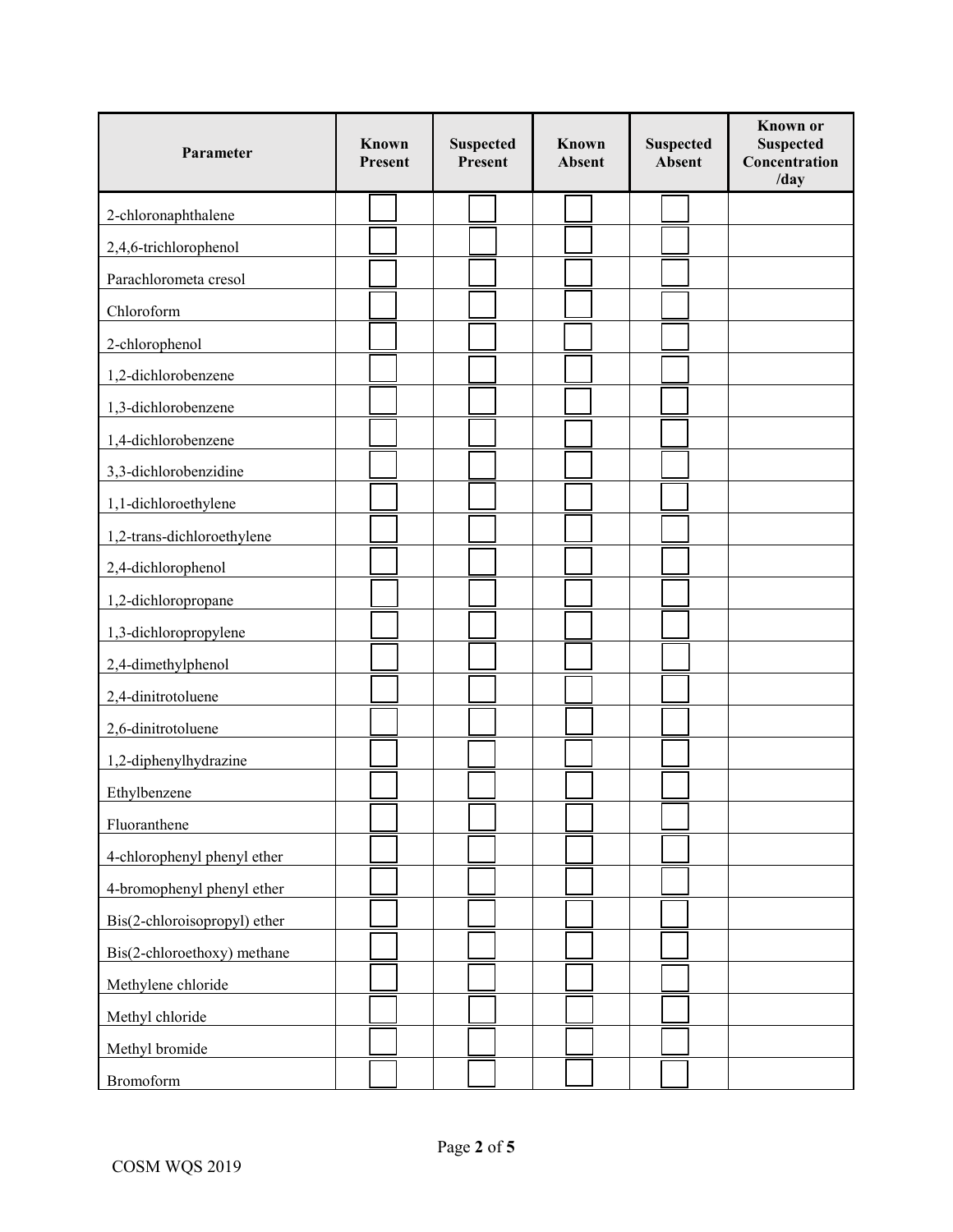| Parameter                   | Known<br>Present | <b>Suspected</b><br>Present | Known<br><b>Absent</b> | <b>Suspected</b><br>Absent | <b>Known</b> or<br><b>Suspected</b><br>Concentration<br>/day |
|-----------------------------|------------------|-----------------------------|------------------------|----------------------------|--------------------------------------------------------------|
| Dichlorobromomethane        |                  |                             |                        |                            |                                                              |
| Chlorodibromomethane        |                  |                             |                        |                            |                                                              |
| Hexachlorobutadiene         |                  |                             |                        |                            |                                                              |
| Hexachlorocyclopentadiene   |                  |                             |                        |                            |                                                              |
| Isophorone                  |                  |                             |                        |                            |                                                              |
| Naphthalene                 |                  |                             |                        |                            |                                                              |
| Nitrobenzene                |                  |                             |                        |                            |                                                              |
| 2-nitrophenol               |                  |                             |                        |                            |                                                              |
| 4-nitrophenol               |                  |                             |                        |                            |                                                              |
| 2,4-dinitrophenol           |                  |                             |                        |                            |                                                              |
| 4,6-dinitro-o-cresol        |                  |                             |                        |                            |                                                              |
| N-nitrosodimethylamine      |                  |                             |                        |                            |                                                              |
| N-nitrosodiphenylamine      |                  |                             |                        |                            |                                                              |
| N-nitrosodi-n-propylamine   |                  |                             |                        |                            |                                                              |
| Pentachlorophenol           |                  |                             |                        |                            |                                                              |
| Phenol                      |                  |                             |                        |                            |                                                              |
| Bis(2-ethylhexyl) phthalate |                  |                             |                        |                            |                                                              |
| Butyl benzyl phthalate      |                  |                             |                        |                            |                                                              |
| Di-N-Butyl Phthalate        |                  |                             |                        |                            |                                                              |
| Di-n-octyl phthalate        |                  |                             |                        |                            |                                                              |
| Diethyl Phthalate           |                  |                             |                        |                            |                                                              |
| Dimethyl phthalate          |                  |                             |                        |                            |                                                              |
| Benzo(a) anthracene         |                  |                             |                        |                            |                                                              |
| Benzo(a) pyrene             |                  |                             |                        |                            |                                                              |
| Benzo(b) fluoranthene       |                  |                             |                        |                            |                                                              |
| Benzo(k) fluoranthene       |                  |                             |                        |                            |                                                              |
| Chrysene                    |                  |                             |                        |                            |                                                              |
| Acenaphthylene              |                  |                             |                        |                            |                                                              |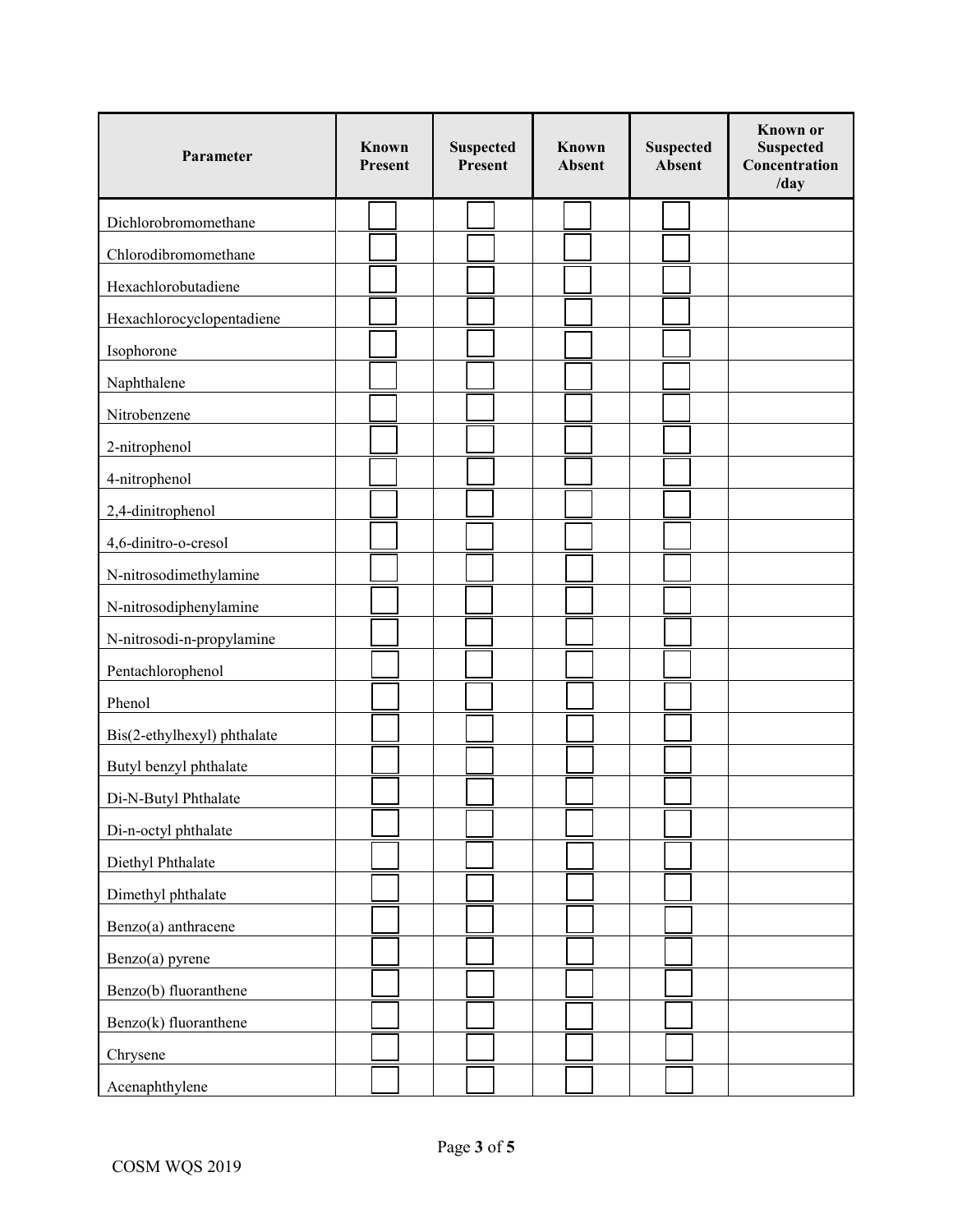| Parameter                   | Known<br>Present | <b>Suspected</b><br>Present | Known<br><b>Absent</b> | <b>Suspected</b><br>Absent | <b>Known</b> or<br><b>Suspected</b><br>Concentration<br>/day |
|-----------------------------|------------------|-----------------------------|------------------------|----------------------------|--------------------------------------------------------------|
| Benzo(ghi) perylene         |                  |                             |                        |                            |                                                              |
| Fluorene                    |                  |                             |                        |                            |                                                              |
| Phenanthrene                |                  |                             |                        |                            |                                                              |
| Dibenzo(,h) anthracene      |                  |                             |                        |                            |                                                              |
| Indeno $(1,2,3$ -cd) pyrene |                  |                             |                        |                            |                                                              |
| Pyrene                      |                  |                             |                        |                            |                                                              |
| Tetrachloroethylene         |                  |                             |                        |                            |                                                              |
| Toluene                     |                  |                             |                        |                            |                                                              |
| Trichloroethylene           |                  |                             |                        |                            |                                                              |
| Vinyl chloride              |                  |                             |                        |                            |                                                              |
| Aldrin                      |                  |                             |                        |                            |                                                              |
| Dieldrin                    |                  |                             |                        |                            |                                                              |
| Chlordane                   |                  |                             |                        |                            |                                                              |
| 4,4-DDT                     |                  |                             |                        |                            |                                                              |
| 4,4-DDE                     |                  |                             |                        |                            |                                                              |
| 4,4-DDD                     |                  |                             |                        |                            |                                                              |
| Alpha-endosulfan            |                  |                             |                        |                            |                                                              |
| Beta-endosulfan             |                  |                             |                        |                            |                                                              |
| Endosulfan sulfate          |                  |                             |                        |                            |                                                              |
| Endrin                      |                  |                             |                        |                            |                                                              |
| Endrin aldehyde             |                  |                             |                        |                            |                                                              |
| Heptachlor                  |                  |                             |                        |                            |                                                              |
| Heptachlor epoxide          |                  |                             |                        |                            |                                                              |
| Alpha-BHC                   |                  |                             |                        |                            |                                                              |
| Beta-BHC                    |                  |                             |                        |                            |                                                              |
| Gamma-BHC                   |                  |                             |                        |                            |                                                              |
| Delta-BHC                   |                  |                             |                        |                            |                                                              |
| PCB-1242 (Arochlor 1242)    |                  |                             |                        |                            |                                                              |